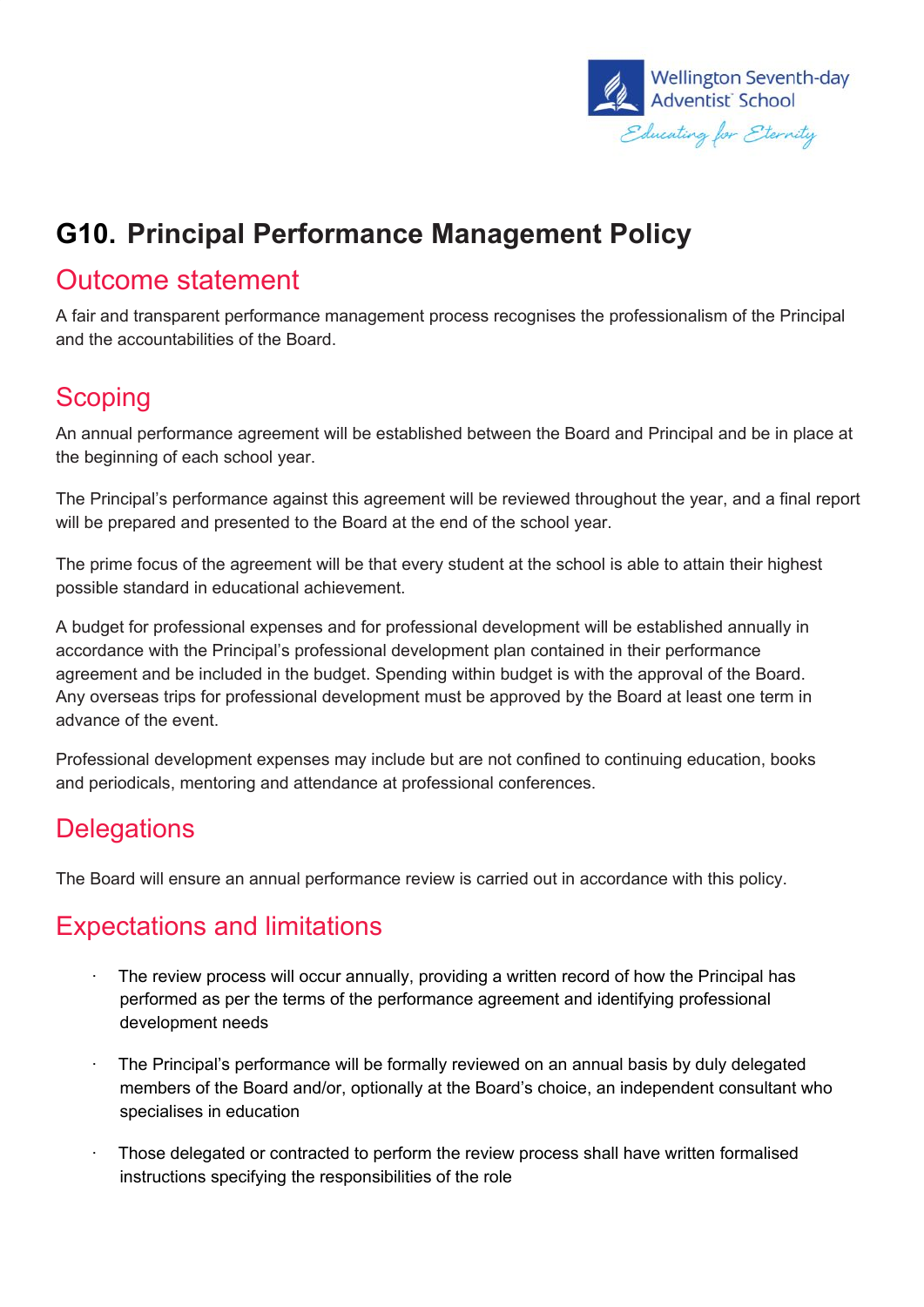- There will be three interim reviews, one each term preceding the annual formal review, between the Principal and Chair or delegate(s) to discuss progress.
- The Principal will be reviewed on the criteria set out in the performance agreement performance objectives, professional standards, learning and development objectives and fulfilment of additional duties that require concurrence payment.
- · If the Principal and the Board disagree on the performance objectives, the Board, after considering the Principal's input, will amend the disputed objectives or confirm the unchanged objectives. The board's decision will be final.
- The Board Chair, delegate(s) and consultant may gather information from staff, parents or any other relevant members of the larger school community who can provide feedback on how the Principal has performed. Evidence may include surveys, self-review, teaching observation (if relevant), interviews, focus groups or documentary evidence.
- The Principal and delegate(s) will meet for a formal interview to discuss whether the performance agreement has been satisfied, with the Principal given the opportunity to discuss and comment on each criterion before a rating is given. The results will then be drafted into a report by the delegate(s) and sent to the Principal. The Principal can accept the report or dispute the report. If the report is disputed, the delegate(s) will consider the Principal's views before deciding to either amend the report in accordance with the principal's views or let the report stand with the Principal's comments attached.
- · The Chair/delegate(s)/consultant will present the final report/summary back to the Board with the result of the review. The Principal may/may not be present at the presentation and/but will have the opportunity to address the Board. The Principal will then exit, and further discussion may continue among the Board.
- · The Principal will be informed personally and in writing of the final outcome following the report discussion.
- The performance agreement and results of the review are confidential to the Principal, the Board and their agents unless both parties agree to wider distribution.

#### Procedures/supporting documentation

- Principal performance agreement and report
- Proprietors handbook for NZ Adventist School Board of Trustees
- School Governance Policies
- School Deed of Integration Agreement

#### **Monitoring**

● Annual Board appraisal

## Legislative compliance

# Implementation

1. Implementation and review of the Principal Performance Management Policy is the responsibility of the Chair